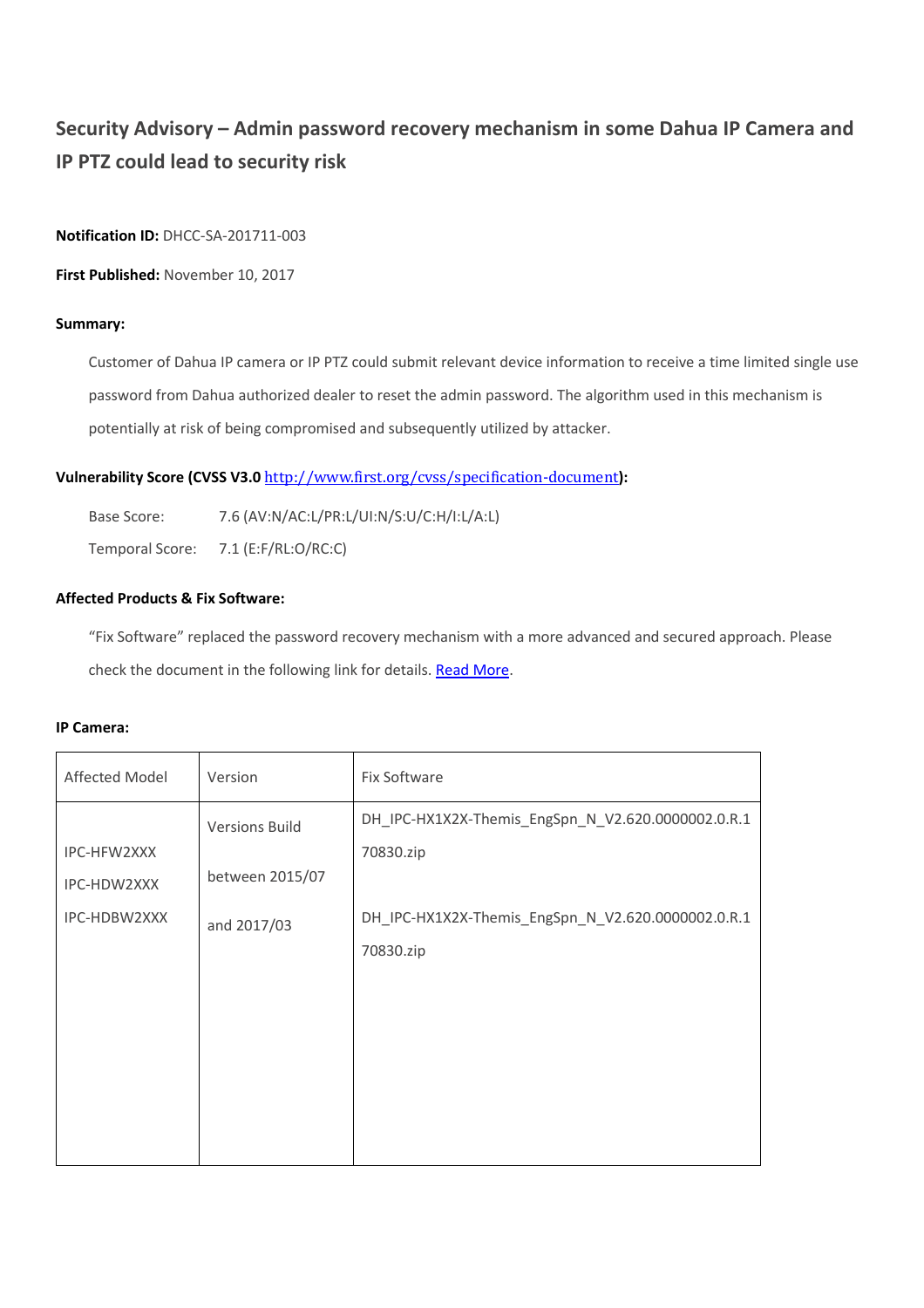| IPC-HFW4XXX        |                                                   |
|--------------------|---------------------------------------------------|
| IPC-HDW4XXX        | DH_IPC-HX5X2X-Themis_EngSpn_N_Stream3_V2.620.000  |
| IPC-HDBW4XXX       | 0002.0.R.170830                                   |
| IPC-HF5XXX         | DH_IPC-HX4X2X-Themis_EngSpn_N_Stream3_Wifi_V2.620 |
| <b>IPC-HFW5XXX</b> | .0000002.0.R.170830                               |
| IPC-HDW5XXX        |                                                   |
| IPC-HDBW5XXX       |                                                   |

## **IP PTZ:**

| Affected Model | Version                                  | Fix Software                                                           |
|----------------|------------------------------------------|------------------------------------------------------------------------|
| DH-SD2XXXXX    | <b>Versions Build</b><br>between 2015/07 | DH_SD-Mao-Themis_EngSpn_N_Stream3_IVS_V2.600.000<br>0.0.R.20170601.zip |
|                |                                          |                                                                        |
| DH-SD4XXXXX    | and 2017/03                              | DH_SD-Mao-Themis_EngSpn_N_Stream3_IVS_V2.600.000                       |
|                |                                          | 0.0.R.20170601.zip                                                     |
| DH-SD5XXXXX    |                                          | DH_SD-Mao-Themis_EngSpn_N_Stream3_IVS_V2.600.000                       |
|                |                                          | 0.0.R.20170601.zip                                                     |
|                |                                          | DH_SD-Eos_EngSpnFrn_N_Stream3_V2.600.0000000.7.R.1                     |
|                |                                          | 70812.zip                                                              |
|                |                                          |                                                                        |
| DH-SD6XXXXX    |                                          | DH_SD-Yin-Demeter_EngSpnFrn_N_Stream3_Intelligent_V                    |
|                |                                          | 2.600.0000000.1.R.170823.zip                                           |
|                |                                          | DH SD-Mao-Nova EngSpnFrn N Stream3 V2.600.0000.3.                      |
|                |                                          | R.20170717.zip                                                         |
|                |                                          | DH_SD-Mao-Themis_EngSpn_N_Stream3_IVS_V2.600.000                       |
|                |                                          | 0.0.R.20170601.zip                                                     |

## **Fixed software download:**

Fixed software can be downloaded from **Dahua [website](http://dahuawiki.com/Firmware_Search_Tool)** following the corresponding link in the table above.